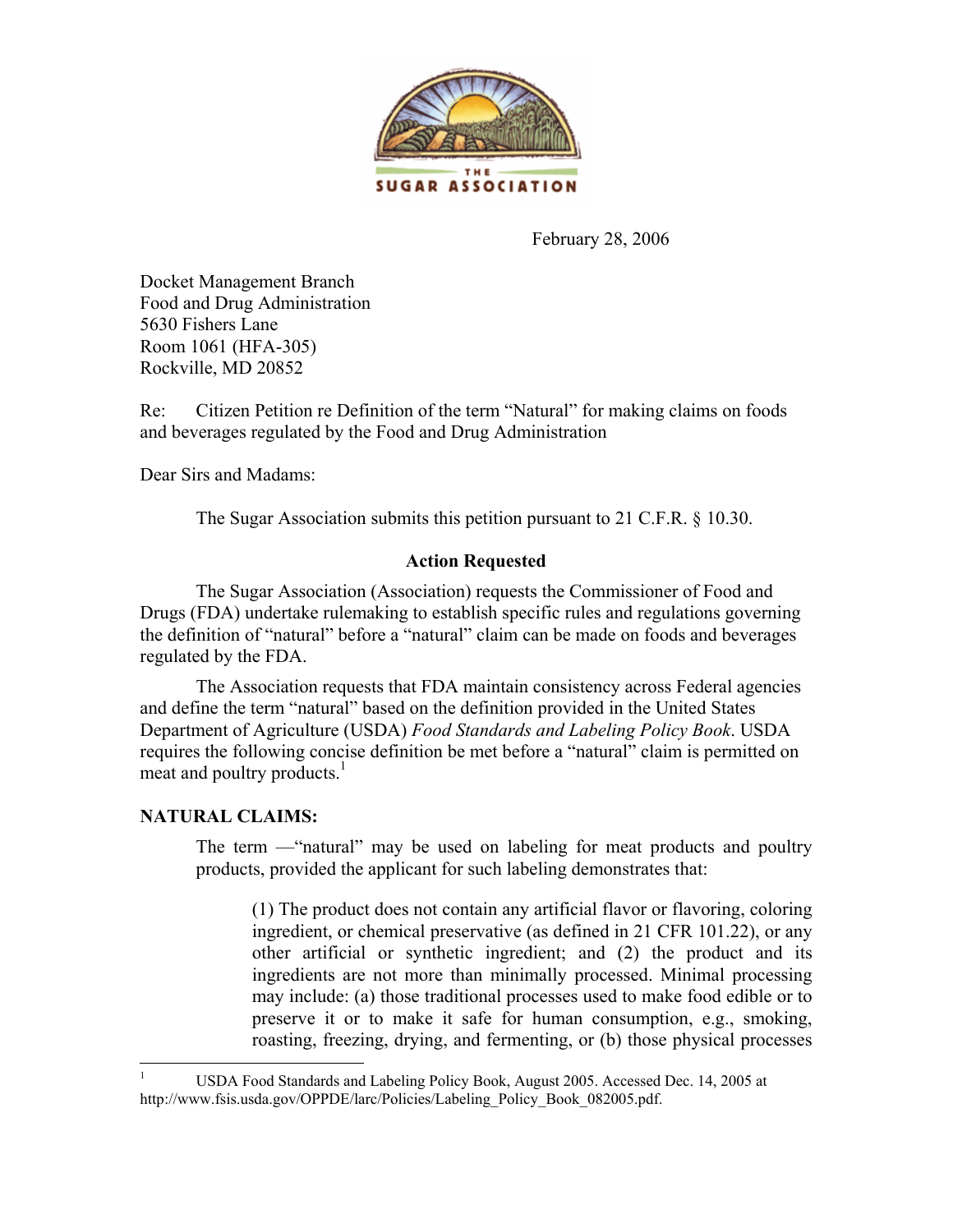> which do not fundamentally alter the raw product and/or which only separate a whole, intact food into component parts, e.g., grinding meat, separating eggs into albumen and yolk, and pressing fruits to produce juices.

> (2) Relatively severe processes, e.g., solvent extraction, acid hydrolysis, and chemical bleaching would clearly be considered more than minimal processing. Thus, the use of a natural flavor or flavoring in compliance with 21 CFR 101.22 which has undergone more than minimal processing would place a product in which it is used outside the scope of these guidelines. However, the presence of an ingredient which has been more than minimally processed would not necessarily preclude the product from being promoted as natural. Exceptions of this type may be granted on a case-by-case basis if it can be demonstrated that the use of such an ingredient would not significantly change the character of the product to the point that it could no longer be considered a natural product. In such cases, the natural claim must be qualified to clearly and conspicuously identify the ingredient, e.g., "all natural or all natural ingredients except dextrose, modified food starch, etc."

All products claiming to be natural or a natural food should be accompanied by a brief statement which explains what is meant by the term natural, i.e., that the product is a natural food because it contains no artificial ingredients and is only minimally processed. This statement should appear directly beneath or beside all natural claims or, if elsewhere on the principal display panel; an asterisk should be used to tie the explanation to the claim.

The decision to approve or deny the use of a natural claim may be affected by the specific context in which the claim is made. For example, claims indicating that a product is natural food, e.g., "Natural chili" or "chili - a natural product" would be unacceptable for a product containing beet powder which artificially colors the finished product. However, "all natural ingredients" might be an acceptable claim for such a product.

Note: Sugar, sodium lactate (from a corn source), natural flavorings from oleoresins or extractives are acceptable for —all natural claims.

This entry cancels Policy Memo 055 dated November 22, 1982.

See: 7 CFR NOP Final Report, Part 205.601 through 205.606 for acceptable ingredients allowed for all natural claims.

 Labeling that is false or misleading in any particular is prohibited under the misbranding provision of the Food Drug and Cosmetic Act (FDCA). The Association requests regulations mandate that foods and beverages represented as "natural" that do not meet the above criterion be deemed misbranded under section 403(a) of the FDCA.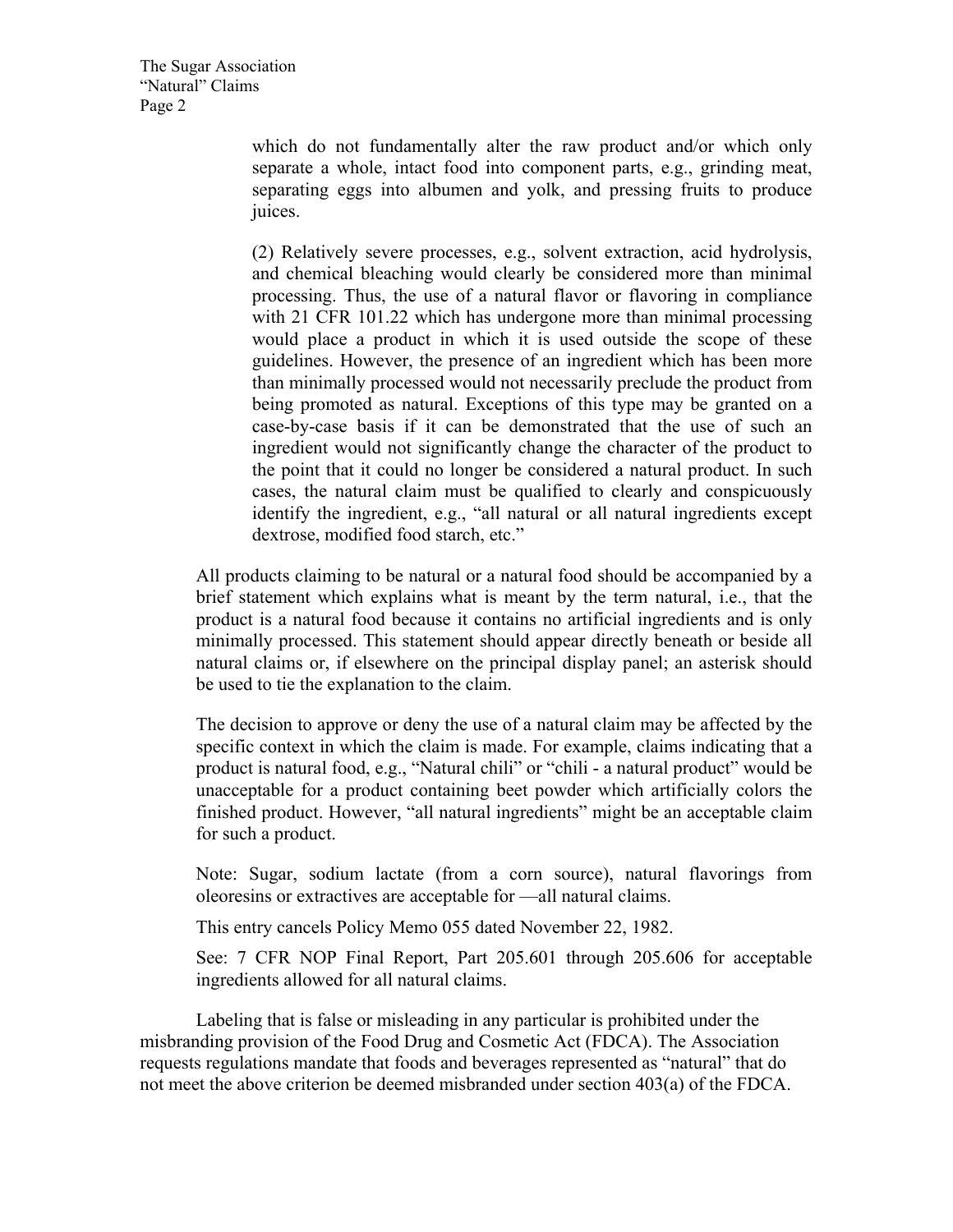# **Background**

FDA has not undertaken rulemaking to provide food and beverage manufacturers with concise regulations for making a "natural" claim on food and beverage products regulated by the Agency. Food and beverage manufacturers are therefore permitted to interpret general principles established by FDA prior to 1991. In its 1991 Notice of Proposed Rulemaking (NPR) for the Nutrition Labeling and Education Act (NLEA), FDA solicited comments on the use of the term natural. At that time FDA acknowledged "The meaning and use of the term natural on the label are of considerable interest to consumers and industry."<sup>2</sup>

In the 1993 NLEA final rule, FDA stated it "believed that if the term 'natural' were adequately defined, the ambiguity in the use of this term, which has resulted in misleading claims, could be abated."<sup>3</sup> Citing resource limitations and other Agency priorities, FDA did not undertake rulemaking in 1993 but instead maintained its previous informal policy of general principles.<sup>4</sup>

The current policy has engendered a great deal of ambiguity. In its 1991 NPR, FDA acknowledged that use of the informal definition for "natural" as applied to foods absent of artificial or synthetic ingredients, has degraded the meaning of the term by its inappropriate use in the marketplace.<sup>5</sup> In the 12 years since FDA last solicited comments on establishing rules for the use of "natural" claims in labeling, consumer interest in natural products has risen considerably. Therefore, FDA rulemaking on this important consumer consideration for purchasing foods and beverages is not only timely but is necessary to preserve consumer trust as well as safeguard the interests of companies that market natural products.

## **Consumer Interest in Natural Products**

The steady growth of consumer interest in natural and organic products is well documented with "all-natural" reported to be the most frequent "positive" new product category.<sup>6,7,8</sup> In 2004, the National Marketing Institute reported that 63% of consumers

 $\frac{1}{2}$  Food Labeling: Nutrient Content Claims, General Principles, Petitions, Definitions of Terms, 56 Fed. Reg. 60,466 - 60,467 (November 27, 1991).

<sup>3</sup> Food Labeling: Nutrient Content Claims, General Principles, Petitions, Definitions of Terms, 58 Fed. Reg. 2407 (January 6, 1993).

<sup>4</sup> "The Agency will maintain its current policy not to restrict the use of the term "natural" except for added color, synthetic substances, and flavors as provided in §101.22. Additionally, the agency will maintain its policy regarding the use of the term "natural" as meaning nothing artificial or synthetic (including color additives regardless of source) has been included in, or has been added to, a food that would not normally be expected to be in the food. Further, at this time the agency will continue to distinguish between natural and artificial flavors as outlined in §101.22." 58 Fed. Reg. 2407 (January 6, 1993).

<sup>5</sup> *Id.* 56 Fed. Reg. 60,466 - 60,467.

Food Marketing Institute, *Natural and Organic Foods*, FMI.org, accessed Dec. 14, 2005 at http://www.fmi.org/media/bg/natural\_organic\_foods.pdf.

<sup>7</sup> E A Sloan, "Natural Foods Marketing Direction," *Food Technology* 57, no.5 (2003): 14. 8

E A Sloan, "2005 Annual Meeting Expo Review New Product Trends," *Food Technology* 59 no. 9 (2005): S36-44.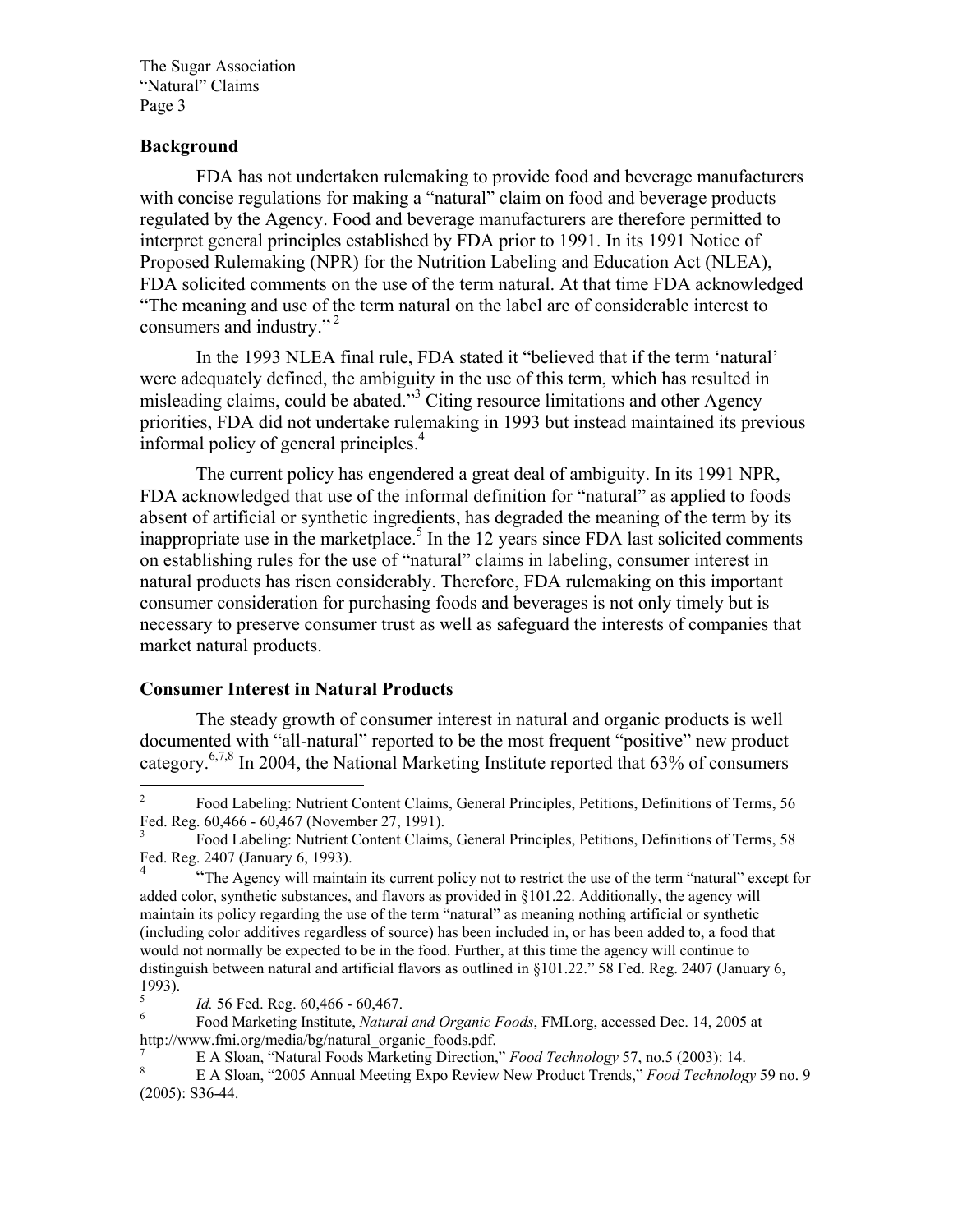have a preference for natural foods and beverages.<sup>9</sup> This consumer trend is also evident by the growing number of thriving businesses catering to consumers wishing to purchase natural food products as food sales in natural product stores reached a reported \$11.4 billion in 2003. $10<sup>10</sup>$ 

Furthermore, according to the Iowa State University Agricultural Marketing Resource Center, "the combination natural/organic food category has grown significantly since 1990, increasing four-fold in the decade after and averaging 14 percent annual growth (compared to historic growth rate of 4 percent in the overall food industry)."<sup>11</sup>

While consumer interest in natural products continues to grow, there have also been dramatic changes in the US food supply over the past 12 years. FDA currently lists over 3000 approved additives in its report *"Everything" Added to Food in the United States* (EAFUS). By contrast, the European Union (EU) identifies 311 approved food additives<sup>12</sup> and the Food Standards Agency of Australia and New Zealand reports only 299.13 These comparisons are not made to assert that the expansive number of food additives, ingredients and ingredient blends permitted in the US degrade the food supply or to question the safety of an artificial additive. The Association acknowledges the many benefits food technology has contributed to assuring the safety of the US food supply.

Further, the Association acknowledges that the EAFUS list includes processing aids and other categories not identified as food additives in the EU. However, with today's escalating reformulation of long-established food products, resulting in dramatic changes in the US food supply, FDA should establish regulations that mandate strict industry guidelines that ensure that "natural" claims do not mislead the growing number of consumers who value and wish to purchase natural products. Such rulemaking would help eliminate consumer confusion and minimize misleading claims.

Further, for those companies deciding to provide natural products for this growing number of consumers, a precise definition of the term "natural" would provide the very continuity such claims require and would help eliminate misleading competitive practices.

## **Minimally Processed**

 The Association contends that the proposed combination of the two criteria put forth in this petition for allowing a "natural" claim  $-1$ ) a food that does not contain anything artificial or synthetic and 2) a food or food ingredient is not more than

<sup>-&</sup>lt;br>9 E A Sloan, "Gourmet & Specialty Food Trends," *Food Technology* 58 no. 7 (2004): 26-38.<br>
<sup>10</sup> *Id.* 9 *Id.* 9 *I.* Norwood, "Natural Products," Agricultural Marketing Resource Center, Iowa State University,

January 2004. Accessed Dec. 14, 2005 at http://www.agmrc.org/NR/rdonlyres/61DAD87B-9BE8-41C0- 8161-0391DD070917/0/naturalfoodsnorwood.pdf.

<sup>12</sup> List of Current European Union-approved additives, Food Standards Agency. Accessed October 12, 2005 at http://www.food.gov.uk/safereating/additivesbranch/enumberlist?v 13 Food Additives, Food Standards of Australia and New Zealand. Accessed Dec 14, 2005 at

http://www.foodstandards.gov.au/mediareleasespublications/publications/shoppersguide/foodadditivesalph aup1679.cfm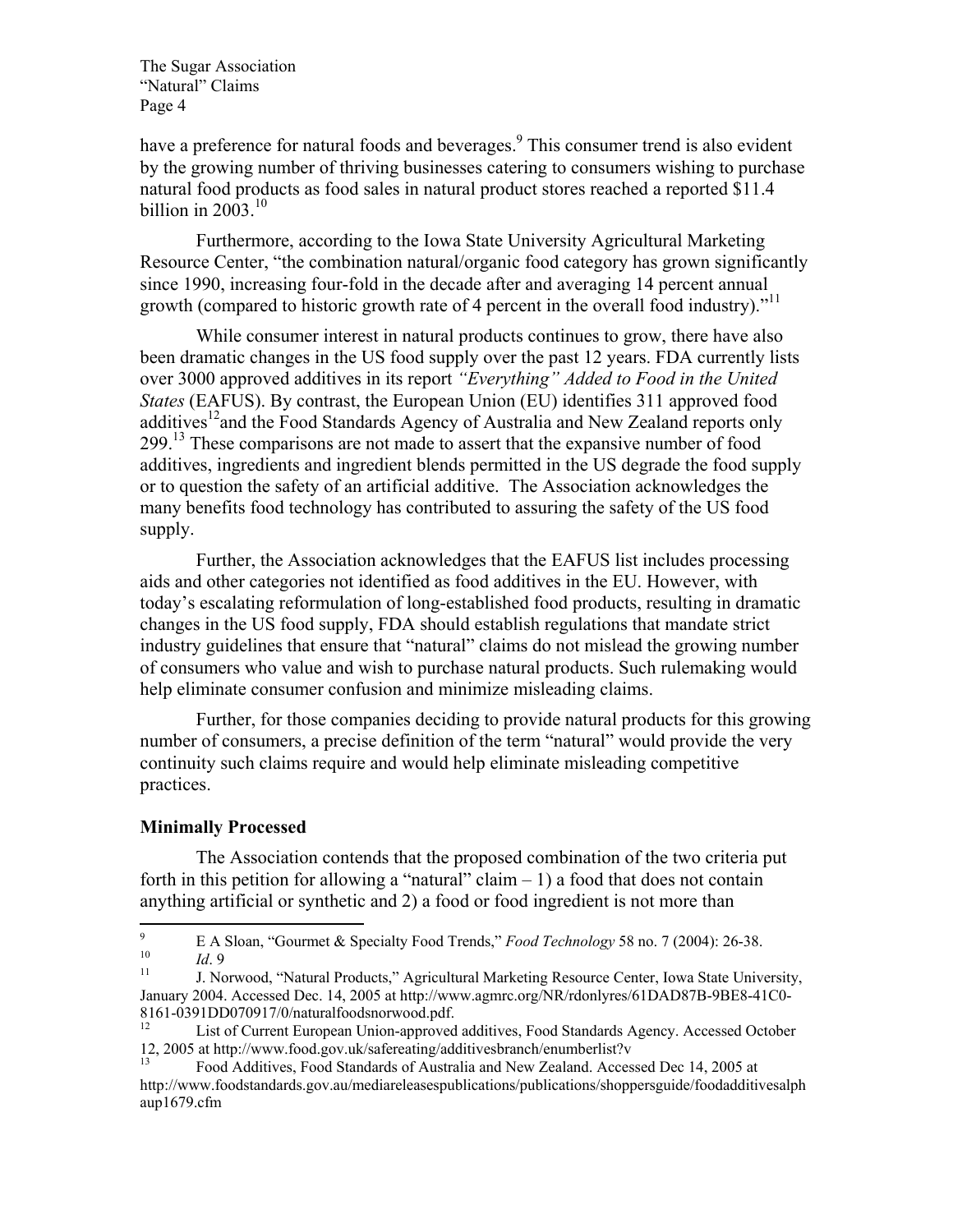minimally processed – achieves a level of specificity that will negate much of the current ambiguity associated with a "natural" claim.

In the 1991 NPR, FDA asked for comments on the meaning of minimally processed.<sup>14</sup> Further, FDA has expressed concerns about the potential for ambiguity in defining the term "minimally" processed. To this matter, the Association cites the USDA minimally processed criterion "those physical processes which do not fundamentally alter the raw product" for evaluating whether or not a product or ingredient is minimally processed, as the guidance sought by FDA.

 Similarly, the Canadian Food Inspection Agency (CFIA) has deemed that only foods or food ingredients whose processing has not significantly altered the original physical, chemical or biological state can be described as "natural."15 Therefore, according to the USDA and CFIA minimally processed standards, preservation of the molecular structure inherent in the raw material is an obligatory requirement before a food or beverage ingredient can be labeled as "natural."

 A minimally processed food ingredient can be claimed to be "natural" only when processing does not affect the natural character of the food or its molecular structure is identical to that present in the raw material from which it was physically separated. Flour, nonhydrogenated oils and sugar from sugar cane or sugar beets are three examples of "natural" food ingredients.

Processes such as hydrolysis or enzymolysis where the raw material is fundamentally altered to the extent that these processes manipulate the molecules of one substance to create another would preclude a "natural" claim. For example, with common starch-based sweeteners, the final products are absent in the host plants from which they are manufactured. The original chemical state of the starch-based sweeteners has been altered so significantly during processing that allowance of a "natural" claim is exceedingly misleading, and contradicts USDA and CFIA standards.

Other examples of processes that fundamentally alter the raw ingredient follow:

Hydrogenation of oils alters the chemical and physical properties of the original vegetable oil. "Hydrogen is reacted with oil in the presence of a catalyst to combine with unsaturated fatty acids in the triglyceride molecule."<sup>16</sup>

Starch-based break down processes that manufacturer products used as bulking agents and texturizers, such as maltodextrin and modified food starch

Flour may be treated with an agent such as potassium bromate or chlorine dioxide during the milling process to purposely boost ingredient performance.

The resultant molecular alterations would preclude any claim of "natural" under USDA and CFIA standards.

 $14<sup>°</sup>$ 

<sup>&</sup>lt;sup>14</sup> *Id.* 58 Fed.Reg. 2407<br><sup>15</sup> "Guide to Food Labeling and Advertising, 4.7 Nature, Natural". Canada Food Inspection Agency, Accessed Dec. 14, 2005 at http://www.inspection.gc.ca/english/fssa/labeti/guide/ch4ae.shtml.<br><sup>16</sup> Hyu Y, H, Encyclopedia of Food Science and Technology, Vol 2 Fats and Oils: Chemistry,

Physics and Applications pg 818-819 1992.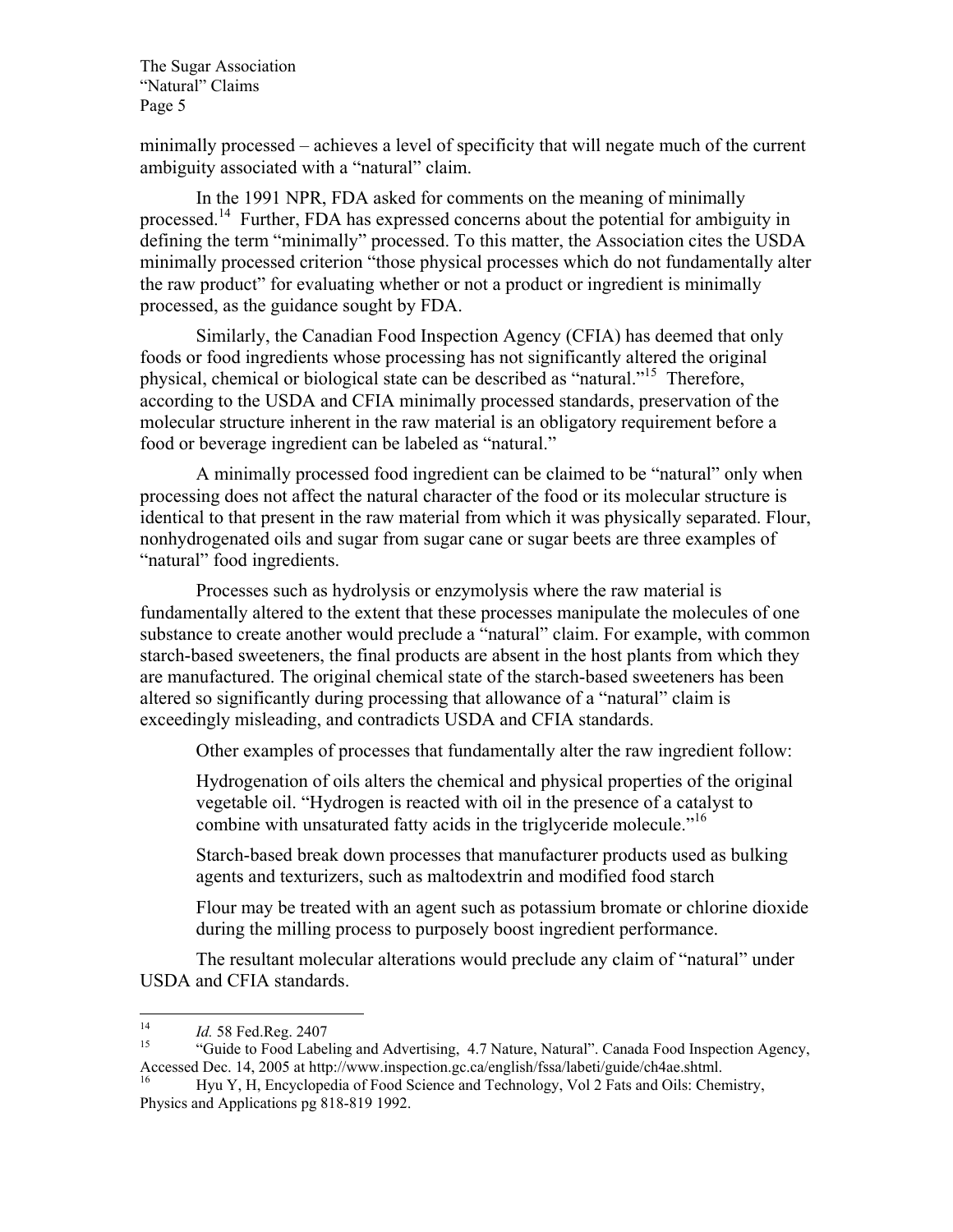The Association contends that it is irrelevant whether the transformation process is controlled by chemical or enzymatic means. Identical types of breakdown products are created whether an acid, for example, or a specific hydrolytic enzyme is used.<sup>17</sup> Purified single enzymes are simply catalysts that accelerate the rate of molecular degradation above that achievable with chemical systems.<sup>16</sup> Regardless of whether hydrolysis is achieved by conventional chemical means or by enzyme catalysis, the molecular structure of the original substance is irreversibly altered.

The Association further contends that any process dependent on an enzyme extracted from a host organism is synthetic. Extracted enzymes differ substantively from the same enzyme that is an intrinsic component of a constituent system of enzymes within an intact biological organism. Extracted enzymes are themselves chemically changed when they are chemically attached to the backbone matrix of a commercial polymer structure and are manufactured specifically to chemically change a substance by the action of the immobilized enzyme. The *Organic Foods Production Act of 1990* defines the term "Synthetic" as "a substance that is formulated or manufactured by a chemical process or by a process that chemically changes a substance extracted from naturally occurring plant, animal, or mineral sources, except that such term shall not apply to substances created by naturally occurring biological processes."<sup>18</sup> Thus, any product manufactured from a process using extracted enzyme systems designed solely to increase efficiency of specialized molecular degradation remains a chemical process.

The USDA lists other processes that are considered relatively severe processes, such as solvent extraction, acid hydrolysis, and chemical bleaching. The CFIA provides the following processes that affect the natural character of a food by physical, chemical or biological changes.

Anion exchange Bleaching (with chemical addition) Cation exchange Conversion (with chemical addition or synthesis) Curing (with chemical addition) Deboning (mechanical) Decaffeination (with chemical addition) Denaturation (with chemical change) Enzymolysis (with chemical addition) **Esterification** Hormonal action Hydrogenation Hydrolysis (with chemical addition) Interesterification Oxidation (with chemical addition) Reduction (with chemical addition)

 $17\,$ 17 Starch Hydrolysis Products: Worldwide Technology, Production and Application, FW Schenk and RE Hebeda, EDS. VCH Publishers, Inc. 1992. Chapters 3-6.

<sup>18</sup> United States Department of Agriculture, Agriculture Marketing Service. 7 CFR Part 205, National Organic Program. §205.2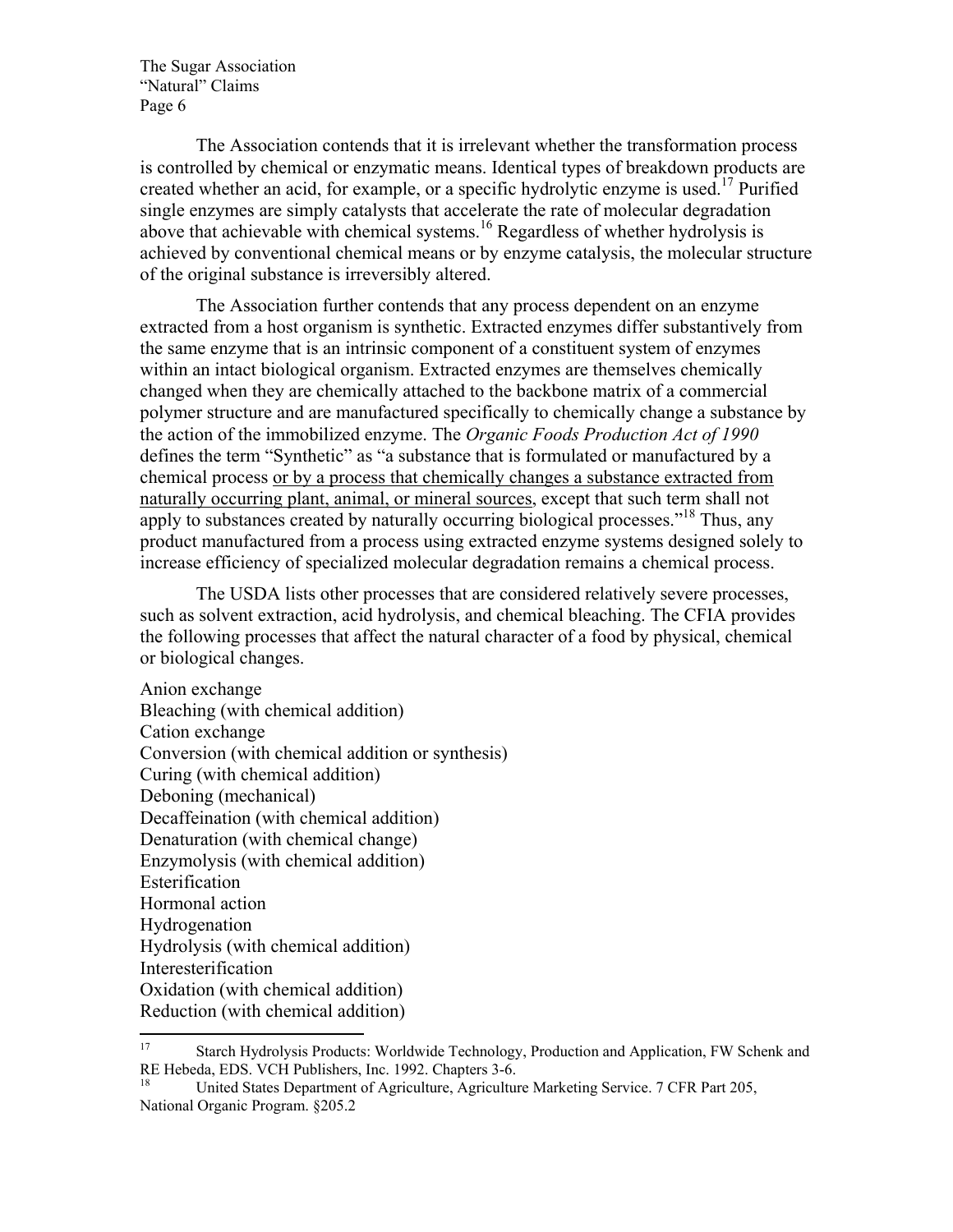Smoking (with chemical addition) Synthesis (chemical) Tenderizing (with chemical addition)

The USDA definition, $\frac{1}{1}$  while providing concise guidance for determining minimally processed, still permits some flexibility for making "natural" claims. <sup>19</sup> The USDA definition provides for the following exceptions:

"Exceptions of this type may be granted on a case-by-case basis if it can be demonstrated that the use of such an ingredient would not significantly change the character of the product to the point that it could no longer be considered a natural product. In such cases, the natural claim must be qualified to clearly and conspicuously identify the ingredient, e.g., —all natural or all natural ingredients except dextrose, modified food starch, etc."

## **Exists in Nature**

 Furthermore, a substance's mere presence in nature should not be a qualifying factor for a "natural" claim. When an ingredient or food component is manufactured by extraordinary processing means, the resultant product even if it exists somewhere in nature should not automatically qualify it as natural.

Degree of processing was a consideration in the National Advertising Division (NAD) of the Council of Better Business Bureau "Tom's of Maine" case (No. 3470 June 1, 1998) (Attachment One) in which NAD concluded that it was misleading for Tom's of Maine to advertise its product as natural. A competitor had questioned whether the product was natural based on one of the product's ingredients. While the manufacturer argued that the ingredient in question existed in nature, the NAD found this assertion was misleading because the ingredient in question underwent extensive processing to obtain the final product. Although this case involved mouthwash and not food, the principals are the same. NAD noted in its findings the significance of consumer expectations:

Given the target markets' significant interest in the naturalness of products ingredients, NAD believes that advertisers of "natural" products should be very specific when describing ingredients that may be inconsistent with their consumer expectations.

<sup>19</sup> *Id.* USDA Food Standards and Labeling Policy Book. "All products claiming to be natural or a natural food should be accompanied by a brief statement which explains what is meant by the term natural, i.e., that the product is a natural food because it contains no artificial ingredients and is only minimally processed. This statement should appear directly beneath or beside all natural claims or, if elsewhere on the principal display panel; an asterisk should be used to tie the explanation to the claim.

The decision to approve or deny the use of a natural claim may be affected by the specific context in which the claim is made. For example, claims indicating that a product is natural food, e.g., —Natural chili or chili - a natural product would be unacceptable for a product containing beet powder which artificially colors the finished product. However, —all natural ingredients might be an acceptable claim for such a product."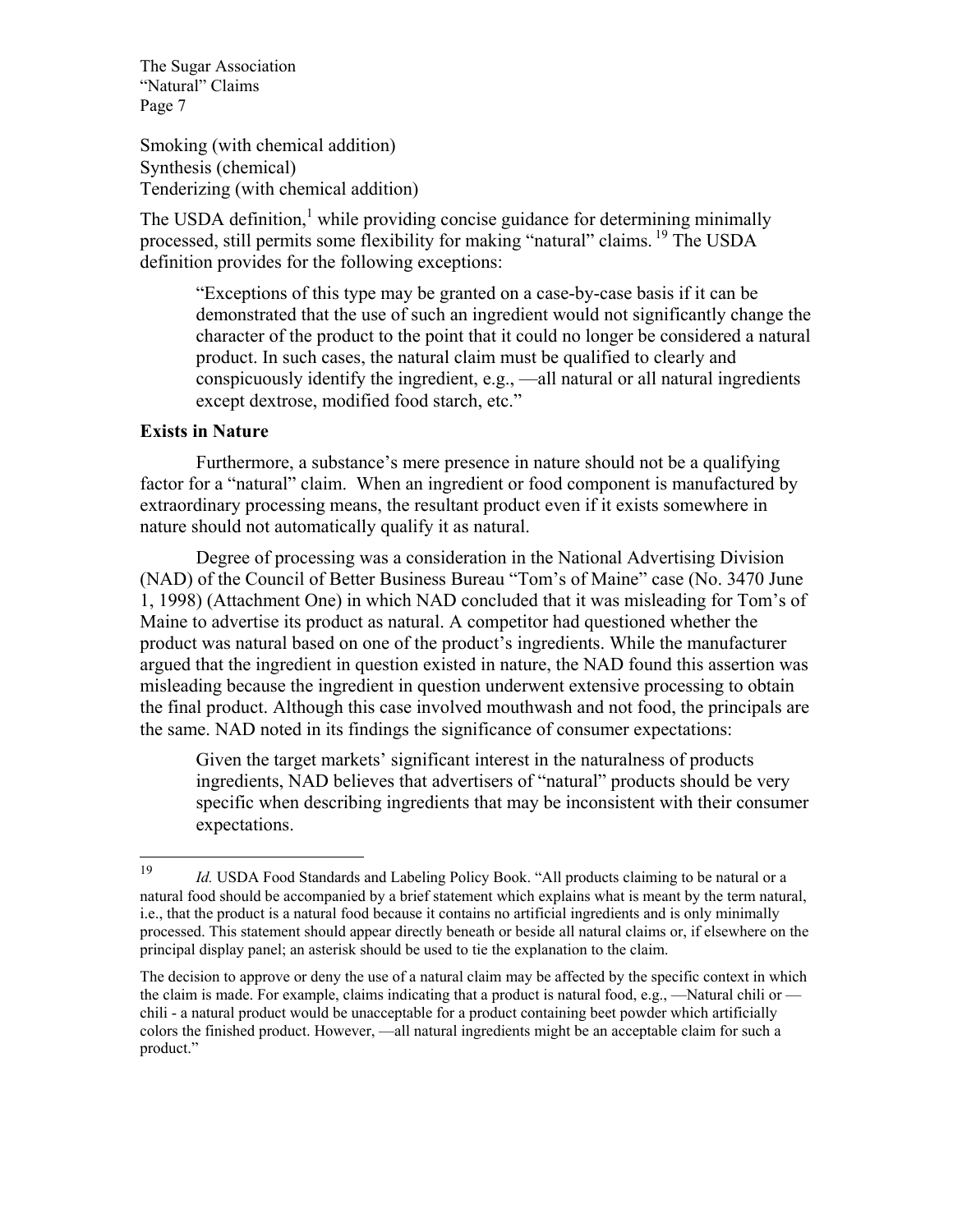In two similar cases, NAD ruled that, while Procter & Gamble (Olean Fat Substitute), Report #3499, NAD Case Report (October 1, 1998) (Attachment Two) and Nutrasweet Company, Report #2490, NAD Case Report (April 20, 1987) (Attachment Three) did not directly advertise its products as natural, both companies advertising was misleading because there was an implied "natural" claim. The NAD reasoned that because consumers were only told that the products originated from a natural ingredient (P& G) or that as in Nutrasweet the components exist in nature, consumers could reasonably perceive that these products contain natural ingredients.

The Association contends that consumers' inherent lack of knowledge about food ingredients, food technology, food ingredient terminology and marketing claims places them at a disadvantage when trying to evaluate when a product or ingredient is natural. Therefore, consumers must rely on the oversight of regulatory agencies to provide food manufacturers with clear and concise regulations.

 Again, a "natural" claim is exceedingly misleading if the final product is absent in the host plant or material from which it is manufactured, or the original chemical state has been altered significantly during processing. We assert that a criterion for the type and degree of processing (minimally processed) for making a "natural" claim is consistent with consumer expectations and the conclusions of respected review boards.

## **C.F.R.§ 101.22: Definition of Natural and Artificial Flavors**

In its 1991 NPR, FDA asked for comments seeking how the Agency could distinguish between artificial and natural flavors in § 101.22 under a minimally processed criterion. The USDA definition for a "natural" claim states, "Thus, the use of a natural flavor or flavoring in compliance with 21 CFR 101.22 which has undergone more than minimal processing would place a product in which it is used outside the scope of these guidelines."

Although the Association contends that in fair dealing with consumers, flavors that are more than minimally processed, especially flavors in which the process fundamentally changes the raw material, should not be categorized as natural. In its rulemaking, the CFIA did not establish guidelines for enzymatic flavors, processed flavors, reaction flavors or natural-identical flavors but instead agreed to examine each on a case-by-case basis.

## **Consumer Expectations and Understanding of "Natural" Claims on Foods and Beverages**

FDA has stated that its objective is to find a meaningful definition for the term "natural" that the common consumer can understand.

To help identify what consumers understand and their expectation for products labeled as "natural", the Association commissioned Harris Interactive to conduct a nationally representative consumer survey (Attachment Four). First and foremost, when asked whether the government should provide food manufacturers with regulations to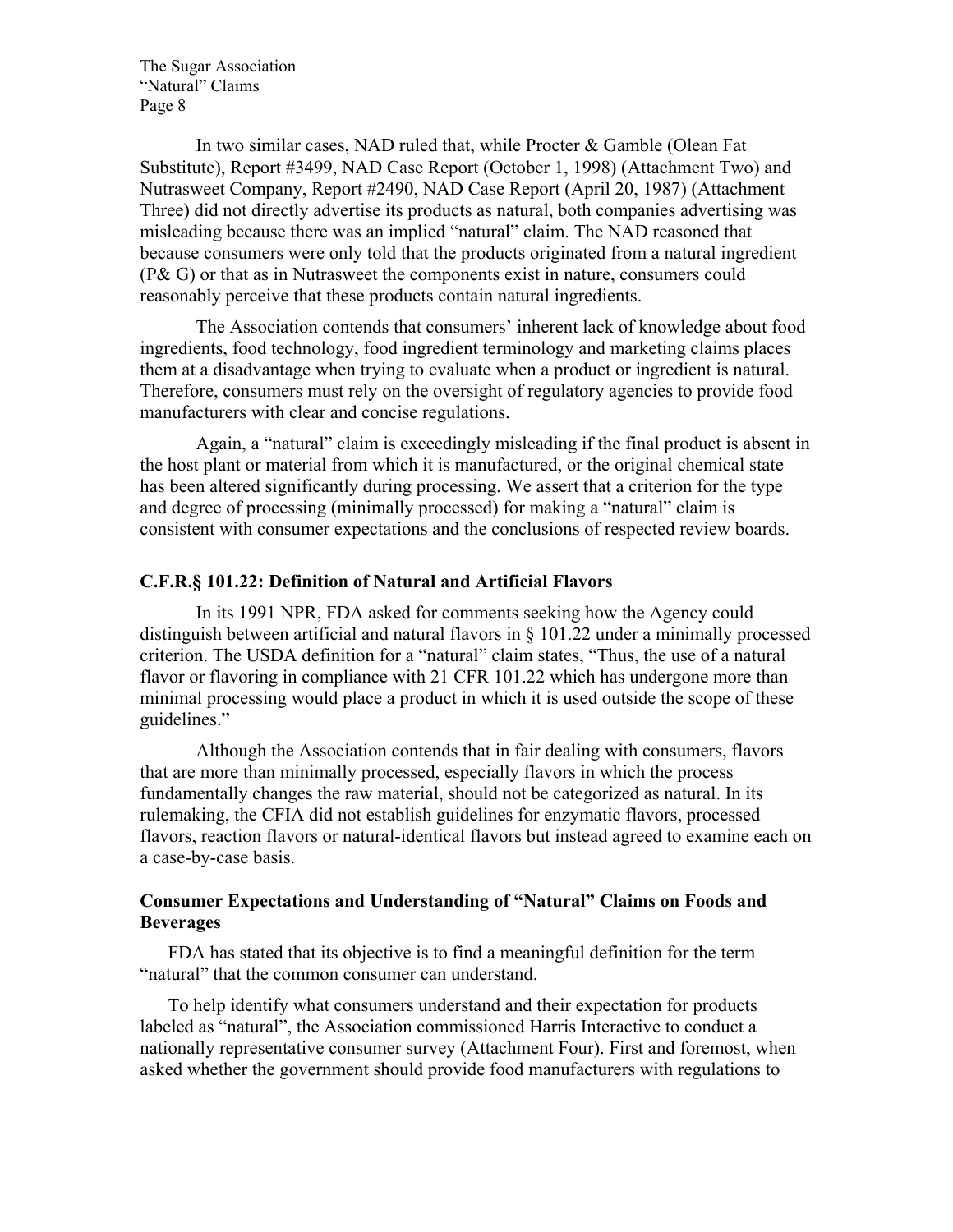follow when making a "natural" claim, 83% answered "yes" that the government should provide such regulations.

Eighty-five percent of the 1000 people surveyed said that they would not consider any food containing anything artificial or synthetic to be natural. Consumers also agreed that the amount of processing  $(52\%)$  and/or altering of raw materials  $(60\%)$  should disqualify a product from making a "natural" claim.

Further, when provided an overview of the USDA definition, 76% agreed these standards should be adopted to include all foods.

Therefore, the Association provides the following assertions to FDA as a basis to define natural as put forth in this petition:

- 1. The terms artificial and synthetic are generally well understood by consumers, but as acknowledged by FDA, misused in the marketplace. Consumers overwhelmingly believe a "natural" product should not contain any artificial or synthetic ingredients.
- 2. The majority of consumers do not consider a food or ingredient in which the fundamental raw material is altered through processing as "natural".
- 3. It is reasonable to expect that the majority of consumers can understand and would agree with the two criteria put forth in this petition for making a "natural" claim on foods or beverages  $-1$ ) a food that does not contain anything artificial or synthetic, and 2) a food or food ingredient is not more than minimally processed.

#### **In Conclusion**

A growing number of consumers have already made the value judgment that natural foods and ingredients are important when purchasing foods and beverages for themselves and their families. The Agency should put consumer interests first and promulgate comprehensive regulations to which food manufacturers must adhere before a claim of "natural" can be made on a food or beverage. This action would further promote honesty and fair dealings with consumers and further protect the public by ensuring that consumer expectations are met when purchasing a food or beverage that makes a "natural" claim.

#### *C. ENVIRONMENTAL IMPACT*

 As provided in 21 C.F.R. § 15.30 neither an environmental assessment nor an environmental impact statement is required.

## *D. ECONOMIC IMPACT*

 As provided in 21 C.F.R. § 10.30(b) economic impact information is to be submitted only when requested by the Commissioner following review of the petition.